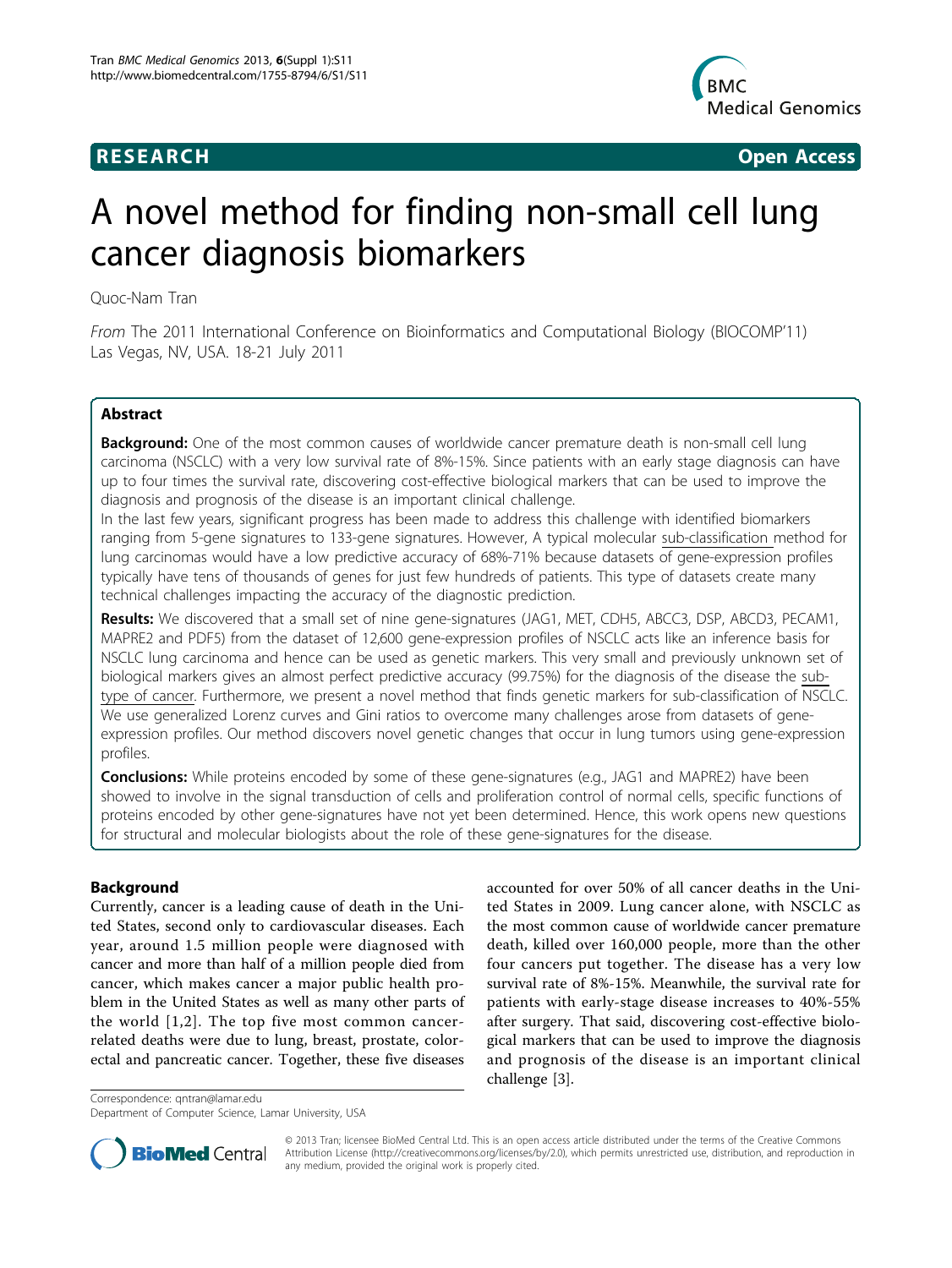NSCLC is sub-categorized as adenocarcinomas, squamous cell carcinomas, and large-cell carcinomas, of which adenocarcinomas are the most common [[4\]](#page-8-0). The histopathological sub-classification of lung adenocarcinoma is challenging. For example, in one study independent lung pathologists agreed on lung adenocarcinoma sub-classification in only 41% of cases [[5\]](#page-8-0). In another study, proportional hazard models identified an optimal set of 50 prognostic mRNA transcripts using a 5-fold cross-validation procedure. This signature was tested in an independent set of 36 squamous cell lung carcinomas (SCC) samples and achieved 84% specificity and 41% sensitivity with an overall predictive accuracy of 68% [\[6](#page-8-0)]. Combining the SCC classifier with their adenocarcinoma prognostic signature gave a predictive accuracy of 71% in 72 NSCLC samples.

In the past few years, multiple techniques have evolved allowing rapid measurement of gene expression and simultaneous high-throughput measurement of thousands of genes from several hundred samples. Different parts of the gene-protein relationship can be measured such as messenger RNA levels, protein expression and cellular metabolic activity. Some of the available genomic technologies include gene expression arrays, serial analysis of gene expression, single-nucleotide polymorphism analysis, and high-throughput capillary sequencing [[3](#page-8-0)]. Gene-expression array analysis methodologies developed over the last few years have demonstrated that expression data can be used in a variety of class discovery or class prediction biomedical problems including those relevant to tumor classification [\[7](#page-8-0)-[10\]](#page-8-0). Data mining and statistical techniques applied to gene expression data have been used to address the questions of distinguishing tumor morphology, predicting post treatment outcome, and finding molecular markers for disease [\[11](#page-8-0)-[14](#page-9-0)].

However, gene expression profiles present many challenges for data mining both in finding differentially expressed genes, and in building predictive models because the datasets are highly multidimensional (12,600 dimensions in our study) and contain a small number of records (197 records in our study). Although microarray analysis tool can be used as an initial step to extract most relevant features, one has to avoid over-fitting the data and deal with the very large number of dimensions of the datasets. The current challenges in analyzing geneexpression profiles, is illustrated in a method recently published in the Journal of Experimental & Clinical Cancer Research in July 2009 [[15](#page-9-0)] where it used prior knowledge with support vector machine-based classification in diagnosis of lung cancer. The authors of [[15](#page-9-0)] reported an accuracy of 98.51%-99.06% for their classification algorithm using 5 marker genes on a dataset of 31 malignant pleural mesothelioma (MPM) and 150 lung adenocarcinomas. Even though the method in [\[15\]](#page-9-0) can differentiate between MPM and lung adenocarcinomas with high accuracy, it gives an accuracy of 70% when we added other types of NSCLC lung cancer including adenocarcinomas, squamous cell lung carcinomas and pulmonary carcinoids into consideration. Other researchers also limited themselves in differentiate two sub-types of NSCLC lung cancer such as between adenocarcinomas and squamous cell lung carcinomas.

This paper aims at a novel data mining method that finds cost-effective genetic markers and uses the markers to differentiate with very high accuracy all sub-types of NSCLC lung cancer. Comparing with recent publications in that the authors use currently available data mining techniques to find biomarkers for NSCLC lung cancer, we found that our new method finds significantly more costeffective genetic markers and provides more accurate subclassification of NSCLC lung cancer. Comparison with SAM [\[16](#page-9-0)], a popular method for significance analysis of microarrays, is also provided in this paper.

Our work is based upon the mRNA expression profiles in [\[17](#page-9-0)] in that a total of 203 snap-frozen lung tumors ( $n = 186$ ) and normal lung ( $n = 17$ ) specimens were used to create the dataset. Of these, 125 adenocarcinoma samples were associated with clinical data and with histological slides from adjacent sections. The 203 specimens include histologically defined lung adenocarcinomas (n = 139), squamous cell lung carcinomas (n = 21), pulmonary carcinoids  $(n = 20)$ , and normal lung  $(n = 17)$  specimens. Total RNA extracted from samples was used to generate cRNA target, subsequently hybridized to human U95A oligonucleotide probe arrays according to standard protocols.

Among the nine gene-signatures found by our new method (JAG1, MET, CDH5, ABCC3, DSP, ABCD3, PECAM1, MAPRE2 and PDF5), proteins encoded by some of these gene-signatures (e.g., JAG1 and MAPRE2) have been showed to involve in the signal transduction of cells and proliferation control of normal cells [\[18](#page-9-0)]. It has also been found that MAPRE2 is highly expressed in pancreatic cancer cells, and seems to be involved in perineural invasion [[19\]](#page-9-0). However, specific functions of proteins encoded by other gene-signatures have not yet been determined. Hence, this work opens new questions for structural and molecular biologists about the role of these gene-signatures for the disease.

# Results

### Finding genetic biomarkers

We first select 250 genes with the highest LorenzGini index values from a dataset of 12,600 gene-expression profiles for 197 patients using the novel algorithm described in Section Methods. Even though the genes with highest index values have some impact in differentiating the sub-types of NSCLC lung cancer (see Figure [1](#page-2-0)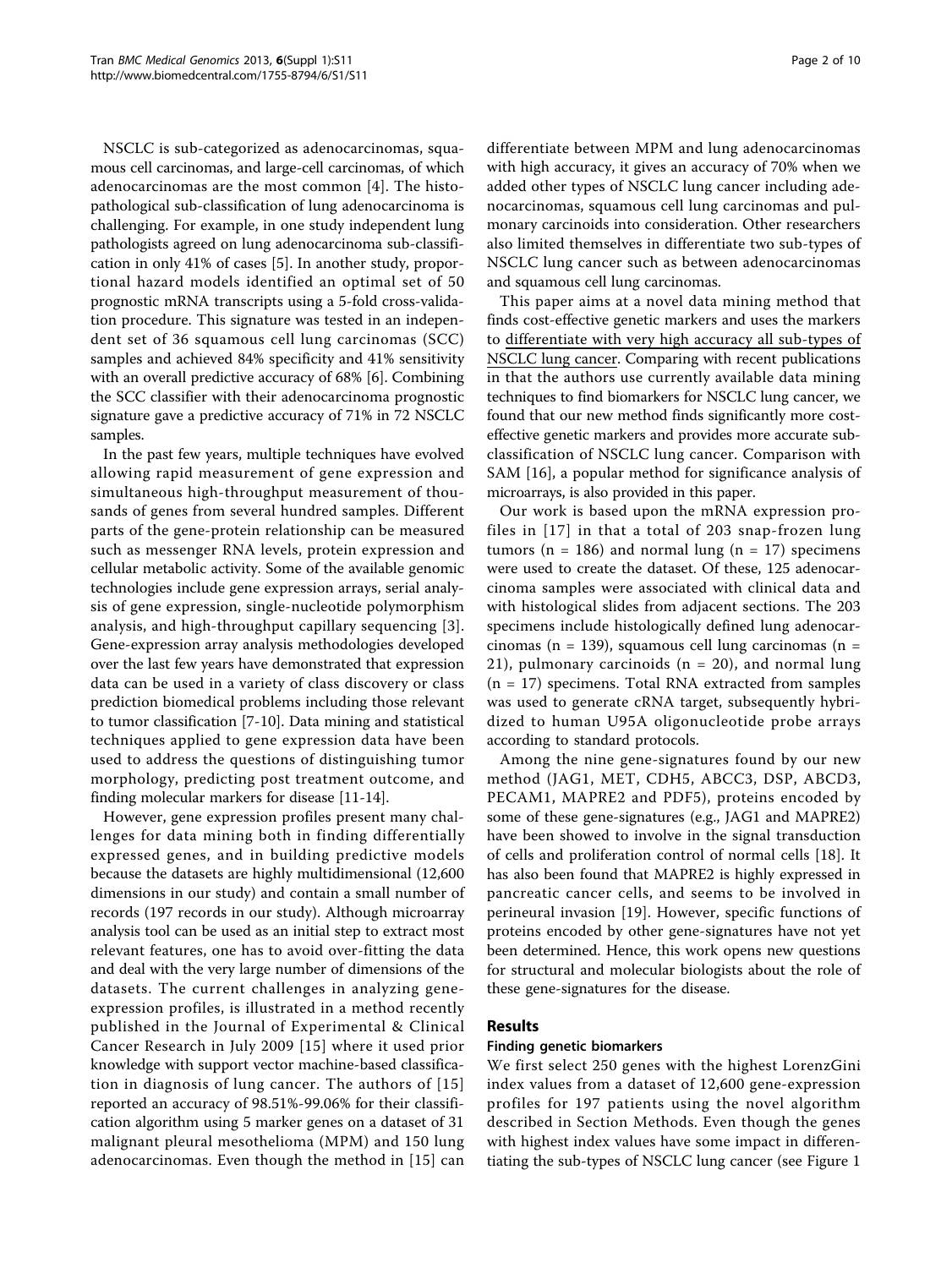<span id="page-2-0"></span>

for MAP4 are 0.888, 0.0576 and 0.828-0.933 in comparison with 0.518, 0.0568 and 0.437-0.599 for NME3, respectively.

for a statistical analysis), a simple use of these genes as biomarkers does not work because many of the genes are correlated and hence resulted in low overall accuracy for the predicting model. That said, one still has to look for good combinations of the high impact genes in order to find an accurate genetic biomarker subset.

To further reduce the size of the gene subsets and to improve the prediction accuracy, we evaluate different combinations of genes to identify an optimal subset in terms of accuracy for the Bayesian Network classification. Since it is infeasible to test all combinatorial possibilities from 250 genes, the gene subsets to be evaluated are generated using different subset search techniques. We use Best First and Greedy search methods in the forward and backward directions. Greedy search considers changes local to the current subset through the addition or removal of genes. For a given parent set, a greedy search examines all possible child subsets through either the addition or removal of genes. The child subset that shows the highest goodness measure then replaces the parent subset, and the process is repeated. The process terminates when no more improvement can be made. Best First search is similar to greedy search in that it creates new subsets based on the addition or removal of genes to the current subset with the ability to backtrack along the subset selection path to explore different possibilities when the current path no longer shows improvement. To prevent the search from backtracking through all possibilities in the gene space, a limit is placed on the number of nonimproving subsets that are considered. In our evaluation we chose a limit of five.

The algorithm returns a set of nine genes (JAG1, MET, CDH5, ABCC3, DSP, ABCD3, PECAM1, MAPRE2 and PDF5) from the dataset of 12,600 gene-expression profiles of NSCLC. We exploit this small set of genes to differentiate all sub-types of NSCLC lung cancer.

To build the classification model, we used Bayesian Network (BayesNet), which is explained in Section Methods. Figure [2](#page-3-0) shows the averaged accuracies of the gene expression profile classification using Bayesian Network classification together with their standard deviations. To test the accuracy of classification models, we use k-fold cross validation, which is a common method for estimating the error of a model on benchmark medical data sets.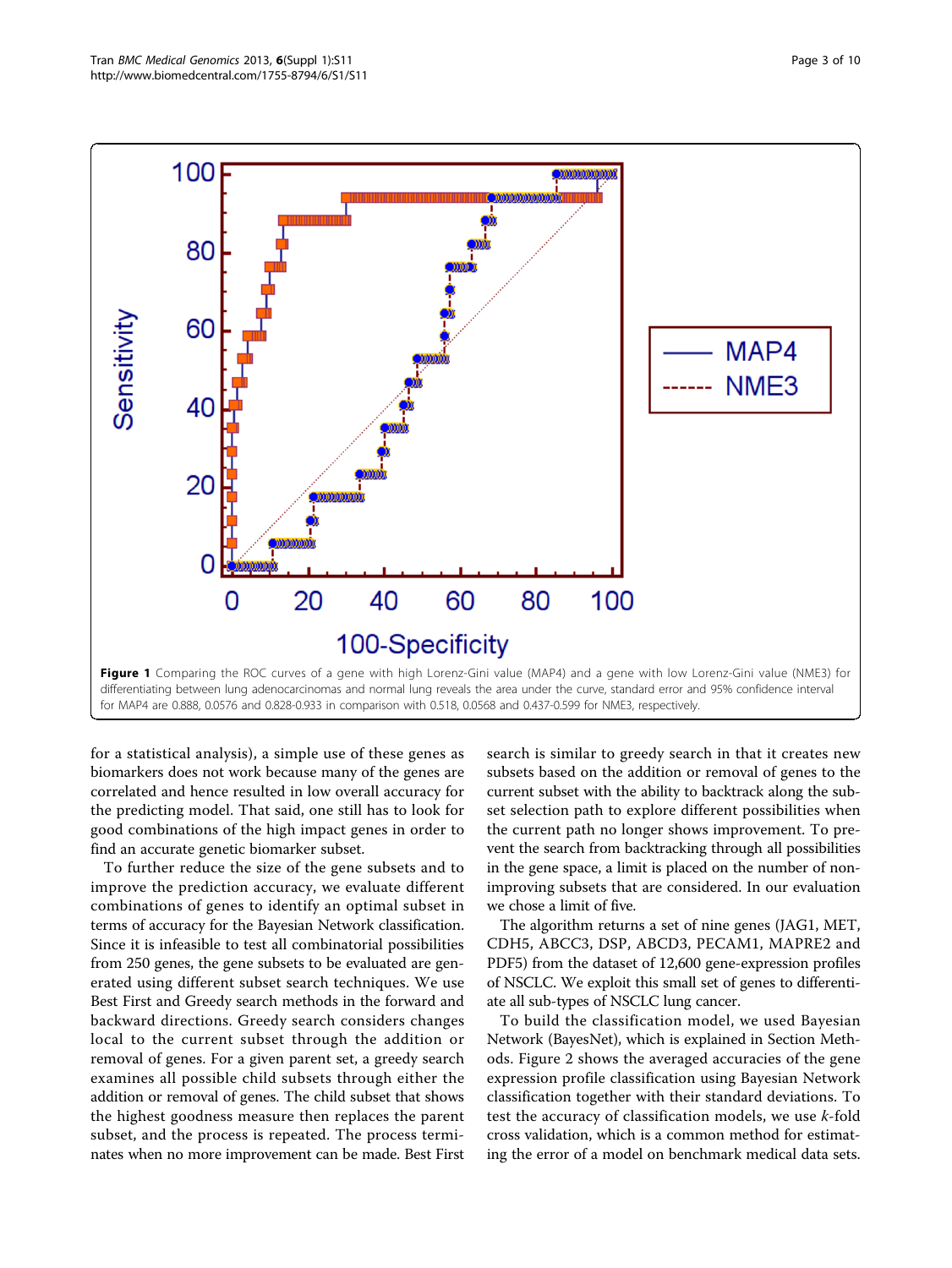<span id="page-3-0"></span>

For a reliable evaluation of the accuracy, we test the classification algorithm for many values of  $k$ . More precisely, we test for  $k = 5.6, 7, 8, 9$ . For each value of k, the data set D is randomly divided into k subsets  $D_1$ ,  $D_2$ , ...,  $D_k$ . We leave out one of the subsets  $D_i$ ,  $i = 1..k$  each time for being used as a test data set for cross validation. The remaining subset  $∪_{j\neq i}D_j$  is used to build the model. The cross validation accuracy computed for each of the k test samples are then accumulated to give the k-fold estimate of the cross validation accuracy. To ease the effects of the random partitions on the data set, this whole process is repeated 50 times with different random seeds and the results are then averaged to give the estimated overall accuracy of the predicting model.

Notice that this testing approach separates the testing data from the training data when a model is built and hence avoiding the over-fitting situation. Furthermore, it allows us to have a total number of 197 gene-expression profiles as testing data.

During the validation process, all patients with lung adenocarcinomas were correctly predicted, all patients

except one with squamous cell lung carcinomas were correctly predicted, all patients with pulmonary carcinoids were correctly predicted, and all patients with normal lung specimens were correctly predicted. The only false prediction for random seed 1 was a patient with squamous cell lung carcinomas but incorrectly predicted as adenocarcinomas. As we can see, this very small set of nine genes gives an almost perfect predictive accuracy for the diagnosis of the disease. When the number of genes is further reduced or increased, the accuracy starts to declined. That said, this set of nine genes acts like an inference basis for NSCLC lung carcinoma and hence can be used as genetic markers.

### Comparing with other gene selection methods

To investigate the classifying accuracy of the biomarkers generated by our new method, we first show that a method for molecular sub-classification is not a simple combination of binary classification models. Experimenting with binary classifications, we found that a biomarker singleton set of one gene, the STXBP1, provides 100%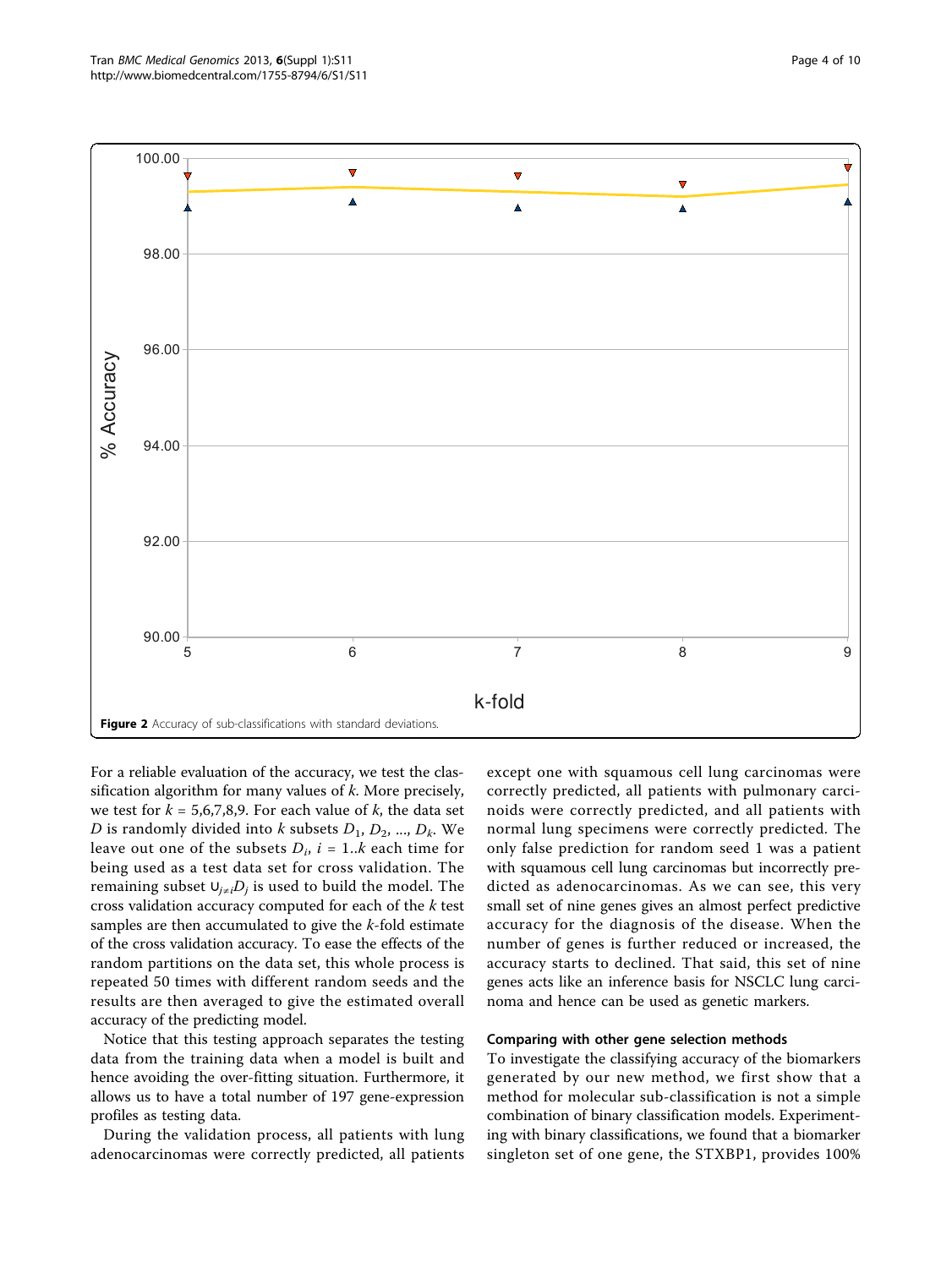accuracy for differentiating between pulmonary carcinoids and normal lung. Similarly, a biomarker singleton set of one gene, the DOCK4, provides 100% accuracy for differentiating between squamous cell lung carcinomas and normal lung. A biomarker set of two genes, the MAP4 and SPP1, provides 99.36% accuracy for differentiating between lung adenocarcinomas and normal lung. However, combining these four genes together just give a molecular sub-classification model with 84.26% overall accuracy in comparison with 99.75% accuracy by our novel method.

Figure 3 shows the ROC curves of the genes STXBP1 and DOCK4.

Comparing with currently available data mining techniques in Weka to find biomarkers for NSCLC lung cancer, we found that our new method finds significantly more cost-effective genetic markers and provides more accurate sub-classification of NSCLC lung cancer. We also compare our method with SAM using the same dataset for NSCLC lung cancer. SAM combines t-test and permutations to calculate a False Discovery Rate to provide a subset of genes that are considered significant [[16](#page-9-0)]. Using SAM, we select four sets of 50, 100, 150, 200 and 250 most significant genes by using the parameter values of 0.556. 0.458. 0.4188, 0.383 and 0.3568, respectively.

We then use the Bayesian Net classification in Weka to check the accuracy of the most significant gene sets generated by LorenzGini and SAM [\[20\]](#page-9-0). Besides our fresh implementation of LorenzGini algorithms, simple converters were written to connect SAM and Weka. For a reliable evaluation of the accuracy, we test the classification

Figure [4](#page-5-0) shows the accuracy of the gene expression profile classification using Bayesian Net algorithm on SAM's gene sets and on LorenzGini's gene sets with 50 genes. These two sets of 50 genes have only three genes in common: MEG3, CIRBP, and KCNK3. As we can see, the classifying accuracy has been improved with the LorenzGini's gene selections. We also observed that the accuracy of the gene expression profile classification using Bayesian Network algorithm on SAM's gene sets declined when the number of genes is reduced to 50 or smaller. In contrast, the accuracy of the gene expression profile classification using LorenzGini's gene sets is stable even when the number of genes is reduced to 9, which has the highest accuracy. This observation is also true for other classification methods.

# Conclusion

We presented a method that can find cost-effective biological markers as quantifiable measurements for an almost perfect predictive accuracy of NSCLC lung cancers. As cancers are complicated, one can only predict the status using a combination of many genes. The genes we discovered as genetic markers (JAG1, MET, CDH5, ABCC3, DSP, ABCD3, PECAM1, MAPRE2 and PDF5) are different with previously known results. Furthermore, proteins encoded by some of these gene-signatures (e.g., JAG1 and MAPRE2) have been showed to involve in the signal transduction of cells and proliferation control of normal cells while specific functions of proteins encoded by

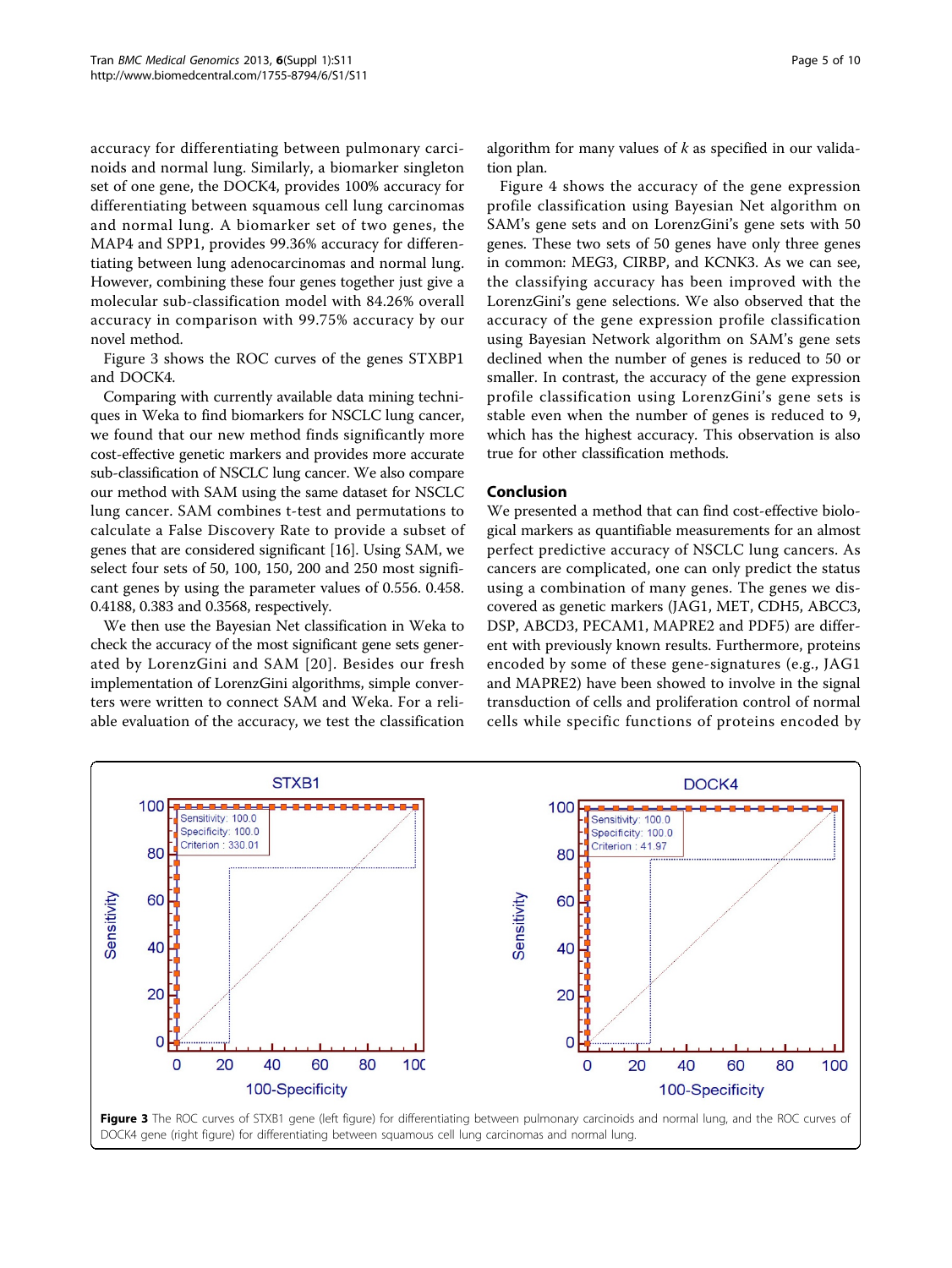<span id="page-5-0"></span>

other gene-signatures have not yet been determined. Therefore, this work opens new questions for structural and molecular biologists about the role of these gene-signatures for the disease.

# Methods

**Input:** A gene-expression profiles dataset D<br>Output: A small subset of genes as genet

Output: A small subset of genes as genetic markers and a prediction model for NSCLC lung cancer

Preparation: Discretize the gene-expression profile values.

Step1: Pre-select 250 genes with highest ranking LorenzGini. (A threshold can be used for controlling the number of significant genes for genetic markers.)

Step2: Construct an optimal Bayesian network for a small set of genes as genetic markers that gives the highest overall accuracy for predicting all sub-type of NSCLC lung cancer.

In the subsequent subsections, we will provide the details for the steps of the algorithm

## Ranking the genes for biological markers

In order to find a small subset of genes as accurate biological markers from a gene-expression dataset with tens thousand of genes, one has to rank the genes with respect to some criteria. The criteria will be chosen so that the genes with highest index values have some impact in differentiating the sub-types of NSCLC lung cancer. However, current techniques in data mining such as the Gini index or the entropy approaches have limitation for this type of problem.

The first challenge that arose from the gene-expression datasets is the bias due to the order of cancer types or classes in data mining's terminology. Let's consider a simple example of expression profiles for a gene in Table [1](#page-6-0) where the gene dataset D has  $d = 100$  patients and three classes. The gene expression values were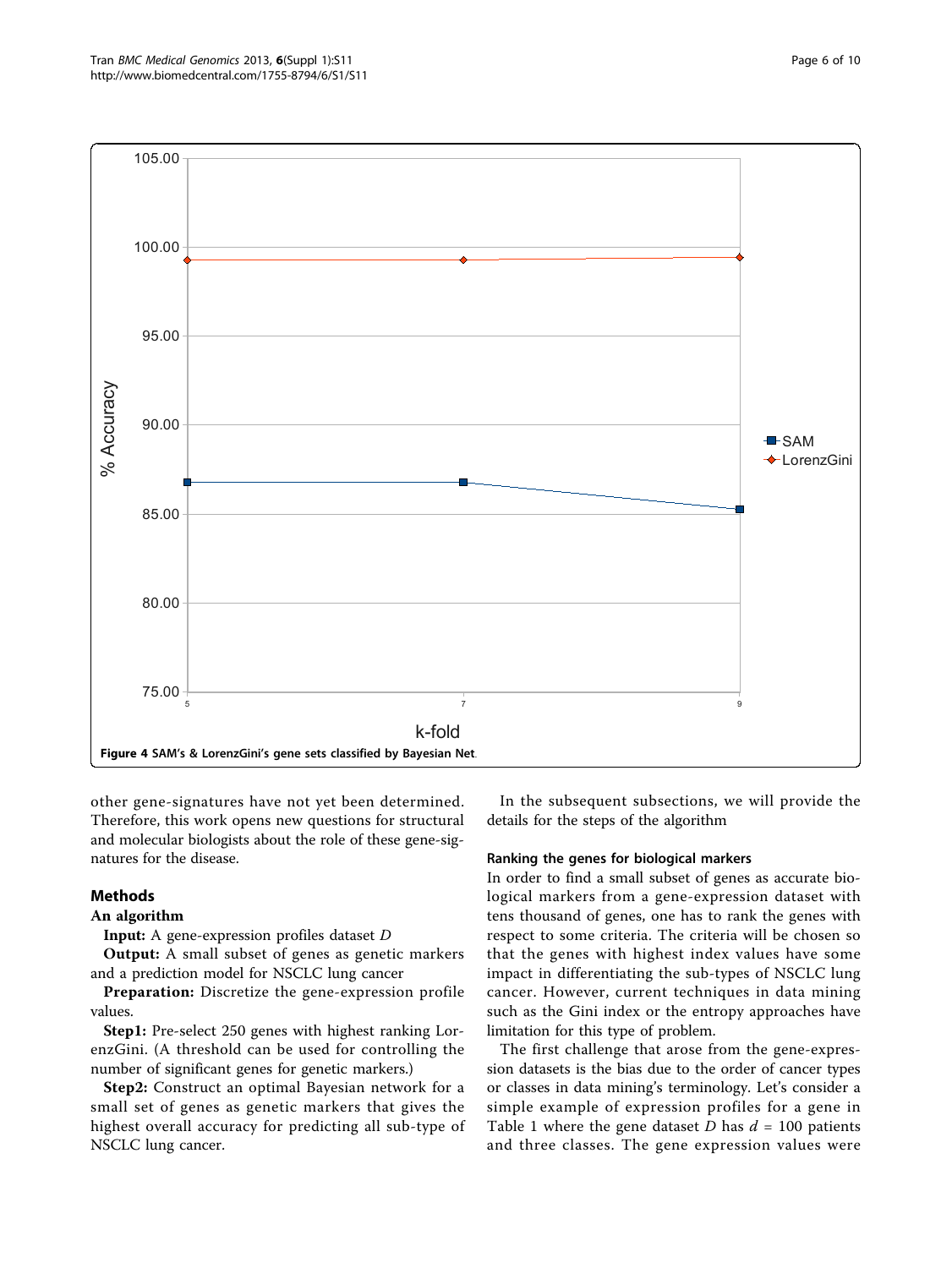<span id="page-6-0"></span>Table 1 Bias due to the order of classes.

| <b>Range/Class</b> | - 2 | - 2 |
|--------------------|-----|-----|
|                    |     |     |
|                    | 3U  |     |
|                    |     | 'n  |

In this example, we consider the goodness ranking of a gene in a dataset with 100 patients and 3 classes of cancer sub-types. The expression values of the gene were discretized into 3 ranges  $R_1$ ,  $R_2$  and  $R_3$ . There are 4 patients in class  $C_1$  with expression values in the range  $R_1$ , 6 patients in class  $C_2$  with expression values in the range  $R_1$ , and so on.

discretized into three ranges  $R_1$ ,  $R_2$  and  $R_3$  using for example the expectation-maximization method in [[21](#page-9-0)]. Clearly, the cancer types or classes can be labeled in any order. When this gene is ranked by current microarray analysis methodologies, for example by calculating the Gini index  $gini_A(D) = \sum_{i=1}^m \frac{|R_i|}{d} \cdot gini(R_i)$ , the first two rows contribute equally to the Gini index because *gini*  $(R_i) = 1 - \sum_{j=1}^{n} p_{i,j}^2$  where  $p_{i,j} = \frac{|C_{i,j}|}{|R_i|}$  $\frac{|\mathcal{L}_{i,j}|}{|R_i|}$  is the relative frequency of class  $C_i$  in  $R_i$ , and  $|\cdot|$  is the notation for cardinality [[22\]](#page-9-0). We have the same problem when entropy is calculated instead of the Gini index. That said, when one just considers the probability distribution without taking into account the order of the classes, the first two rows will be considered the same. Clearly, the two rows should not be considered the same because row  $R_1$  says that 75% of patients with gene expression values within this range are classified into Class  $C_3$ while row  $R_2$  says that 75% of patients with gene expression values within this range are classified into Class  $C_2$ . Hence, in order to have a robust gene selection method, one has to differentiate the partitions with different class orders because they have different amount of information.

To solve this problem, we generalized the well known Lorenz curves, a common measure in economics to gauge the inequalities in income and wealth. In Figure [5](#page-7-0), we illustrate how modified Lorenz curves and modified Gini coefficients are calculated. The Equality Polygon (Eq) is defined based on the percentages of elements in

$$
|C_1|, |C_{1..2}| = |C_1| + |C_2|, ..., |C_{1..n}| = \sum_{j=1}^{n} |C_j|
$$

at x-coordinates 0,  $1/n, 2/n, ..., 1$ , where *n* is the number of classes and  $|C_1| \leq |C_2| \leq \ldots \leq |C_n|$ . The Lorenz curve of a partition, say  $R_i$ , is defined based on the percentage of elements in  $|C_{i,1}|$ ,  $|C_{i,1}|$  +  $|C_{i,2}|$ , ...,  $\sum_{j=1}^{n}|C_{i,j}|$ at x-coordinates 0,  $1/n$ ,  $2/n$ , ..., 1. The Gini coefficient of a partition, say  $R_i$ , is defined as  $\left(\int_0^1 L(R_i) \cdot dx - \int_0^1 Eq \cdot dx\right) / \int_0^1 Eq \cdot dx$  . One can easily see that the partitions with different class orders are now differentiated. After being normalized, the coefficients Page 7 of 10

can be used as weights in the calculation of the Gini index  $gini_A(D) = \sum_{i=1}^m \alpha_i \cdot \frac{|R_i|}{d} \cdot gini(R_i)$ , where  $\alpha_i$  are the normalized coefficients.

Another technical challenge for microarray analysis methodologies comes from the order of discretized gene expression values. Let's consider another simple example of gene-expression profiles for two genes in Table [2](#page-7-0) with three classes. The gene expression values were discretized into four ranges. In contrast to the previous challenge, the ranges of gene-expression values do follow some order. When this genes are ranked by current microarray analysis methodologies, for example by calculating the Gini index of gene A using dataset D  $gini_A(D) = \sum_{i=1}^m$  $\frac{|R_i|}{d} \cdot gini(R_i)$  where  $d = |D|$ , the two genes would have the same rank. Clearly, the geneexpression profiles on the right hand side of Table [2](#page-7-0) have a more harmonic distribution with respect to the rows in comparison with the gene on the left. That said, these two genes should be ranked differently.

To solve this problem, we generalized the Gini coefficients by taking into account the splitting status and the Gini ratio. The splitting status of  $D$  with respect to the attribute A is calculated as

$$
split_A(D) = 1 - \sum_{i=1}^m \big(\frac{|R_i|}{d}\big)^2.
$$

The Gini ratio of  $D$  with respect to the attribute  $A$  is defined as  $LorenzGini(A) = \Delta gini(A)/split_A(D)$ , where  $\Delta$ *gini* (*A*) = *gini* (*D*) – *gini*<sub>A</sub> (*D*) and *gini* (*D*) = 1 –  $\sum_{j=1}^{n} \left(\frac{|C_j|}{d}\right)^2$ .

Furthermore, to take into account the gene expression profiles with different value orders, the Gini coefficient is calculated as  $gini_A(D) = \sum_{i=1}^m$  $\frac{|R_i|}{d} \cdot \delta(i) \cdot \text{gini}(R_i)$ where  $\delta(i)$  is the sum of the normalized distances between the row  $i$  and rows  $i - 1$ ,  $i + 1$ . The coefficient  $\delta(i)$  is used as a weight to emphasize a row when it is close to its neighbors.

The splitting status of dataset  $D$  with respect to a gene can be calculated as a by-product when the reduction in impurity of D with respect to the gene is calculated. Therefore, the time complexity and space complexity of the algorithm are the same as the complexities of Gini index algorithm.

# Bayesian networks

After ranking the genes, one still has to look for good combinations of the high impact genes in order to find an accurate genetic biomarker subset because simply use the highest ranking genes as biomarkers does not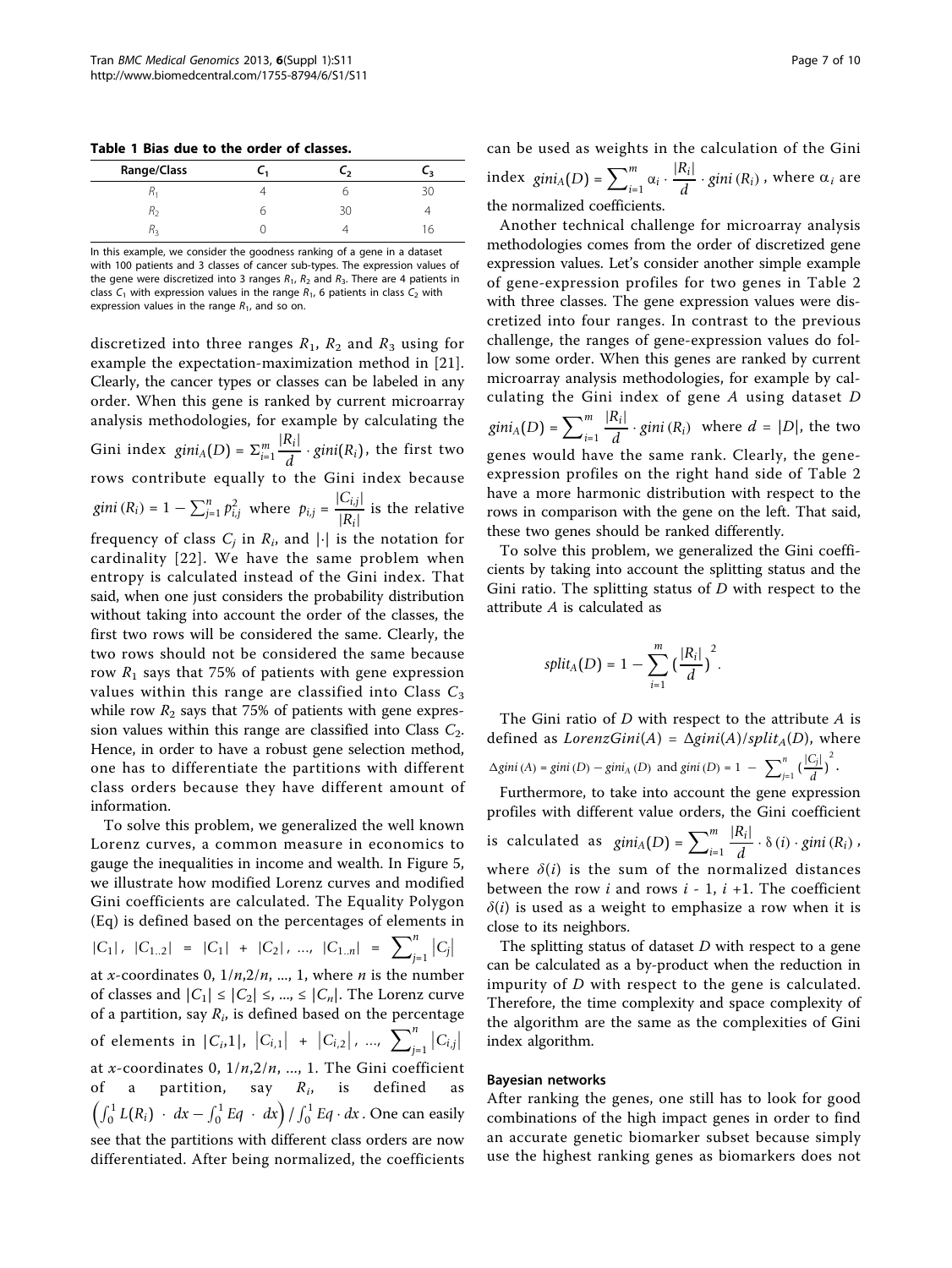<span id="page-7-0"></span>

work. The reason for this is that many of the highest ranking genes are correlated and hence resulted in low overall accuracy for the predicting model.

A Bayesian network (BN) is directed acyclic graph. The directed acyclic graph has a node for each of the genes and the class labels. Each node is associated with a colorcoded table for the corresponding probability distribution related to the genes. In this example, we discretized the gene-expression profiles to simplify the tables. Each table

Table 2 Bias due to the order of gene expression values.

| Class/Range    | $C_{1}$          | $C_{2}$ | $\mathsf{C}_3$ | Class/Range | $C_{1}$ | L, | L٦. |
|----------------|------------------|---------|----------------|-------------|---------|----|-----|
| $\mathsf{m}_1$ |                  |         | U              | ñ۱          |         |    |     |
| R,             | $\left( \right)$ | 88      | U              | R,          |         |    |     |
| $R_{3}$        | 4                |         | U              | Rą          |         | 88 | U   |
| $H_4$          | O                |         |                | K,          |         |    |     |

In this example, we consider the goodness ranking of two genes in a dataset with 100 patients and 3 classes of cancer sub-types. The expression values of the genes were discretized into 4 ranges  $R_1$ ,  $R_2$ ,  $R_3$  and  $R_4$ . There are 4 patients in class  $C_1$  with expression values of gene #1 in the range  $R_3$ , 88 patients in class  $C_2$  with expression values of gene #1 in the range  $R_2$ , and so on.

has two parts. The left-hand side contains a column for each parent node. Each row on the right-hand side contains the probabilities that corresponds to one combination of values of the parents. To construct an optimal Bayesian network, we need a method to evaluate the goodness of a given network based upon the data and a method to search through the space of possible networks. We used the Akaike Information Criterion (AIC), which is the negation of the log-likelihood plus the number of parameters (i.e. 10 in this example) as a measuring score for evaluating the quality of a network. To search for an optimal network, we start with a given ordering of genes. We then process each node in turn and greedily consider adding edges that maximizes the network score. We also used other different searching strategies such as the Bayesian classification based method to compare the resulting networks. This searching method considers to add a second parent to each gene.

Once the predictive model is built as in Figure [6](#page-8-0), we can use the model to predict whether a patient has NSCLC and the sub-type of cancer based upon the expression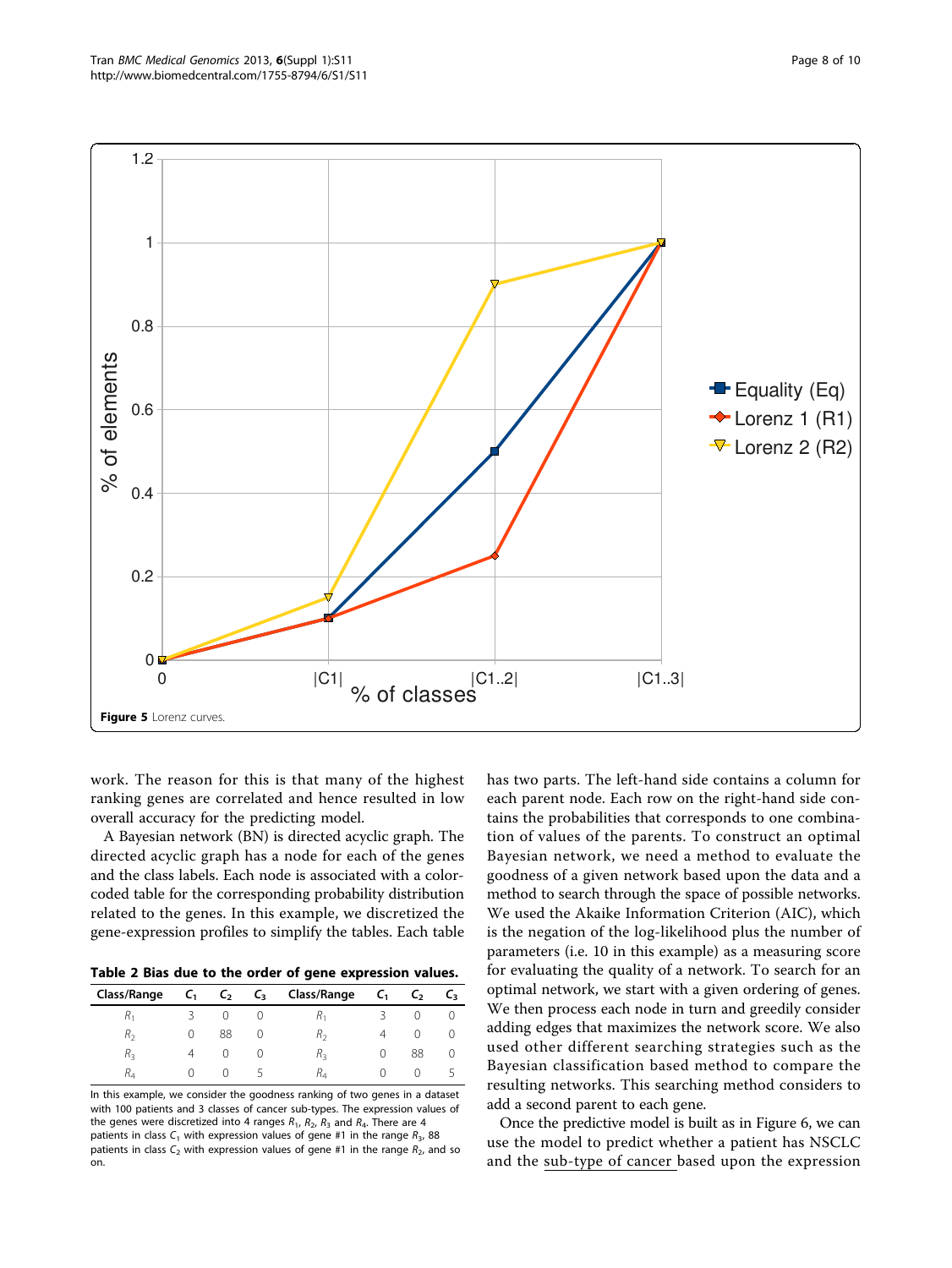<span id="page-8-0"></span>

values of these nine genes. For instance, if the expression values of these nine genes are all zeros, the probabilities for this patient to be classified as normal is calculated as *Pr*[*aJAG*<sup>1</sup> = 0, *aMET* = 0, *aCDH*<sup>5</sup> = 0, *aABCC*<sup>3</sup> = 0, *aDSP* = 0, *aABCD*<sup>3</sup> = 0, *aPECAM*<sup>1</sup> = 0, *aMAPRE*<sup>2</sup> = 0, *aPDF*<sup>5</sup> = 0,  $class = normal$   $= \prod_{i=1}^{9} Pr[a_i|a_i]$ 's parents $] \cdot pr[class = normal] = 0.95 \cdot 0.92 \cdot 0.03 \cdot 0.92 \cdot 0.95 \cdot 0.03$  $0.08 \cdot 0.03 \cdot 0.03 \cdot 0.09 = 0.4454.10^{-8}$ 

Similarly, the probabilities for this patient to be classified as adenocarcinomas, squamous cell lung carcinomas and pulmonary carcinoids are 0,  $0.3615 \cdot 10^{-4}$  and  $0.2647 \cdot 10^{-10}$ , respectively. That said, this patient is determined as having squamous cell lung carcinomas.

Our method has been implemented in Maple, a C-like language, and Weka [\[20](#page-9-0)]. Notice that our new method works for any dataset with any number of classes. Even when the number of classes is equal to 2, the new method is completely different with other microarray analysis methodologies.

### Competing interests

The author declares that they have no competing interests.

### Acknowledgements

This article has been published as part of BMC Medical Genomics Volume 6 Supplement 1, 2013: Proceedings of the 2011 International Conference on Bioinformatics and Computational Biology (BIOCOMP'11). The full contents of the supplement are available online at [http://www.biomedcentral.com/](http://www.biomedcentral.com/bmcmedgenomics/supplements/6/S1)

[bmcmedgenomics/supplements/6/S1.](http://www.biomedcentral.com/bmcmedgenomics/supplements/6/S1) Publication of this supplement has been supported by the International Society of Intelligent Biological Medicine.

### Published: 23 January 2013

### References

- 1. Jemal A, Siegel R, Ward E, Murray T, Xu J, Thun MJ: [Cancer statistics, 2007.](http://www.ncbi.nlm.nih.gov/pubmed/17237035?dopt=Abstract) CA Cancer J Clin 2007, 57:43-66.
- 2. Jemal A, Siegel R, Ward E, Hao Y, Xu J, Thun MJ: [Cancer statistics, 2009.](http://www.ncbi.nlm.nih.gov/pubmed/19474385?dopt=Abstract) CA Cancer J Clin 2009, 59:225-249.
- 3. Singhal S, Miller D, Ramalingam S, Sun SY: [Gene expression profiling of](http://www.ncbi.nlm.nih.gov/pubmed/18440087?dopt=Abstract) [non-small cell lung cancer.](http://www.ncbi.nlm.nih.gov/pubmed/18440087?dopt=Abstract) Lung cancer 2008, 60(3):313-324.
- 4. Watson JD: [The human genome project: past, present, and future.](http://www.ncbi.nlm.nih.gov/pubmed/2181665?dopt=Abstract) Science 1990, 248:44-49.
- 5. Collins FS, Morgan M, Patrinos A: [The Human Genome Project: lessons](http://www.ncbi.nlm.nih.gov/pubmed/12690187?dopt=Abstract) [from large-scale biology.](http://www.ncbi.nlm.nih.gov/pubmed/12690187?dopt=Abstract) Science 2003, 300:286-290.
- 6. Cox B, Kislinger T, Emili A: [Integrating gene and protein expression data:](http://www.ncbi.nlm.nih.gov/pubmed/15722226?dopt=Abstract) [pattern analysis and profile mining.](http://www.ncbi.nlm.nih.gov/pubmed/15722226?dopt=Abstract) Methods 2005, 35(3):303-314.
- 7. Butte A: The use and analysis of microarray data. Nature Review Drug Discovery 2002, 1(12):951-960.
- 8. Piatetsky-Shapiro G, Tamayo P: Microarray data mining: facing the challenges. SIGKDD Explorations 2003, 5(2).
- 9. Ramaswamy S, Golub TR: [DNA microarrays in clinical oncology.](http://www.ncbi.nlm.nih.gov/pubmed/11919254?dopt=Abstract) Journal of Clinical Oncology 2002, 20:1932-1941.
- 10. Tamayo P, Ramaswamy S: Cancer genomics and molecular pattern recognition. In Expression profiling of human tumors: diagnostic and research applications. Humana Press;Ladanyi M, Gerald W 2003:.
- 11. Dalton W, Friend S: [Cancer biomarkers-an invitation to the table.](http://www.ncbi.nlm.nih.gov/pubmed/16728629?dopt=Abstract) Science 2006, 312(5777):1165-1168.